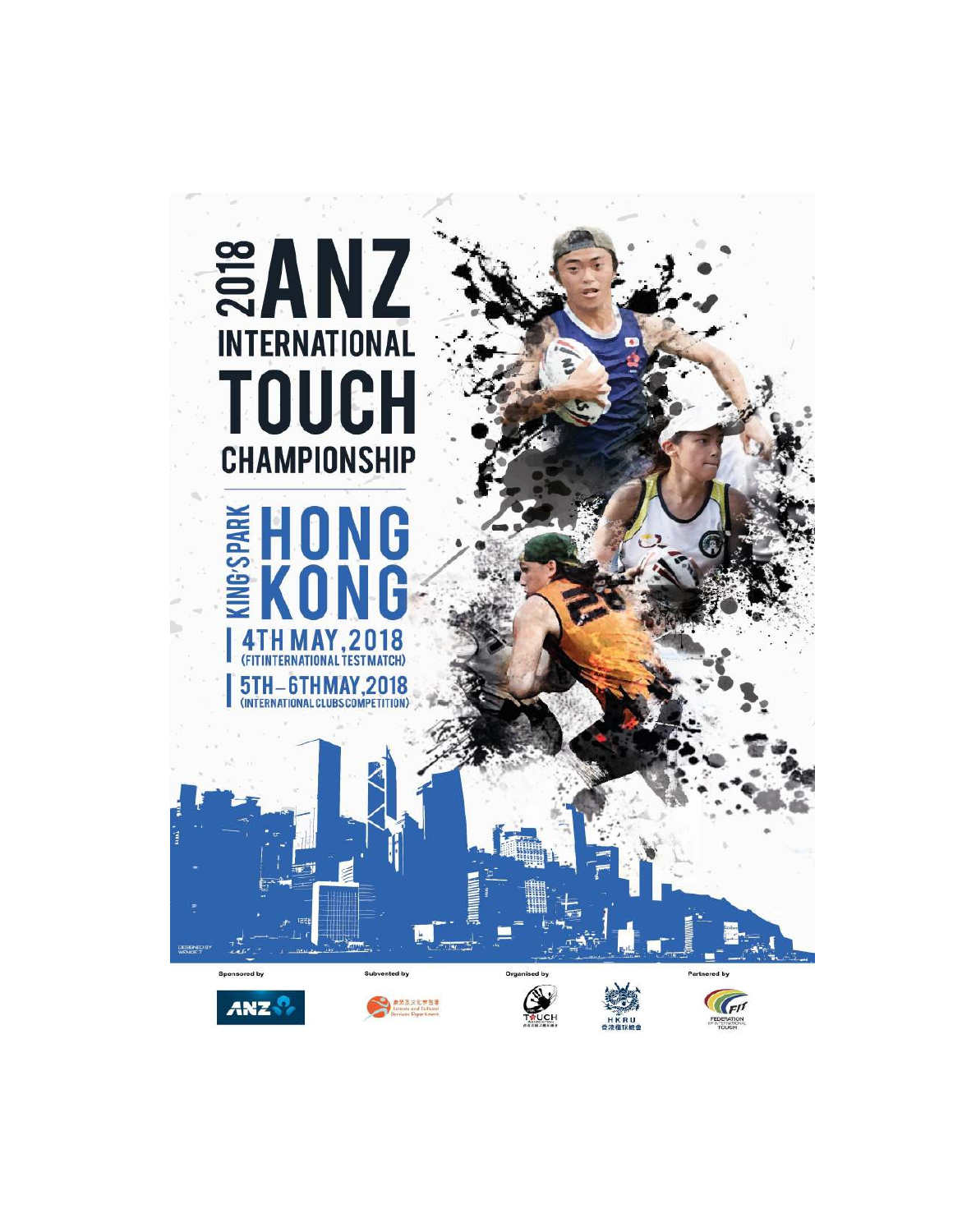





## **2018 ANZ International Test Tri Series**

| 4th May 2018 (Friday)   |              |             |    |             |    |
|-------------------------|--------------|-------------|----|-------------|----|
| 1:00 PM                 | <b>Women</b> | Hong Kong   | 8  | Philippines | 0  |
| $2:00$ PM               | <b>Men</b>   | Hong Kong   | 6  | Philippines | 5  |
| 3:00 PM                 | <b>Women</b> | Philippines | 4  | China       | 5  |
| 4:00 PM                 | <b>Men</b>   | Philippines | 4  | China       | 2  |
| 5:00 PM                 | <b>Women</b> | China       | 0  | Hong Kong   | 10 |
| 6:00 PM                 | <b>Men</b>   | China       | 3  | Hong Kong   | 4  |
| 5th May 2018 (Saturday) |              |             |    |             |    |
| $9:00$ AM               | <b>Mixed</b> | China       | 12 | Philippines | 3  |
| 11:00 AM                | <b>Mixed</b> | Hong Kong   | 9  | China       | 5  |
| 1:00 PM                 | <b>Mixed</b> | Philippines | 2  | Hong Kong   | 13 |
|                         |              |             |    |             |    |

#### *Overall Competition Table*

|                    | <b>Pos Mens Teams</b>                           |             | N |   |         |        | Pt. | Av.                 |
|--------------------|-------------------------------------------------|-------------|---|---|---------|--------|-----|---------------------|
| $\mathcal{P}$<br>3 | <b>Hong Kong</b><br><b>Philippines</b><br>China | າ<br>າ<br>っ | 2 | 2 | 10<br>5 | 8<br>8 | 2   | 1.25<br>.13<br>0.63 |
|                    |                                                 | 6           |   | 3 |         | 24     |     |                     |

*Player of the Series:* Cheung Pui Hang, Hong Kong *Most Touchdowns:* 4; Ng Ka Kit, Hong Kong *Most in the one game:* 3; WeiYang Huang, China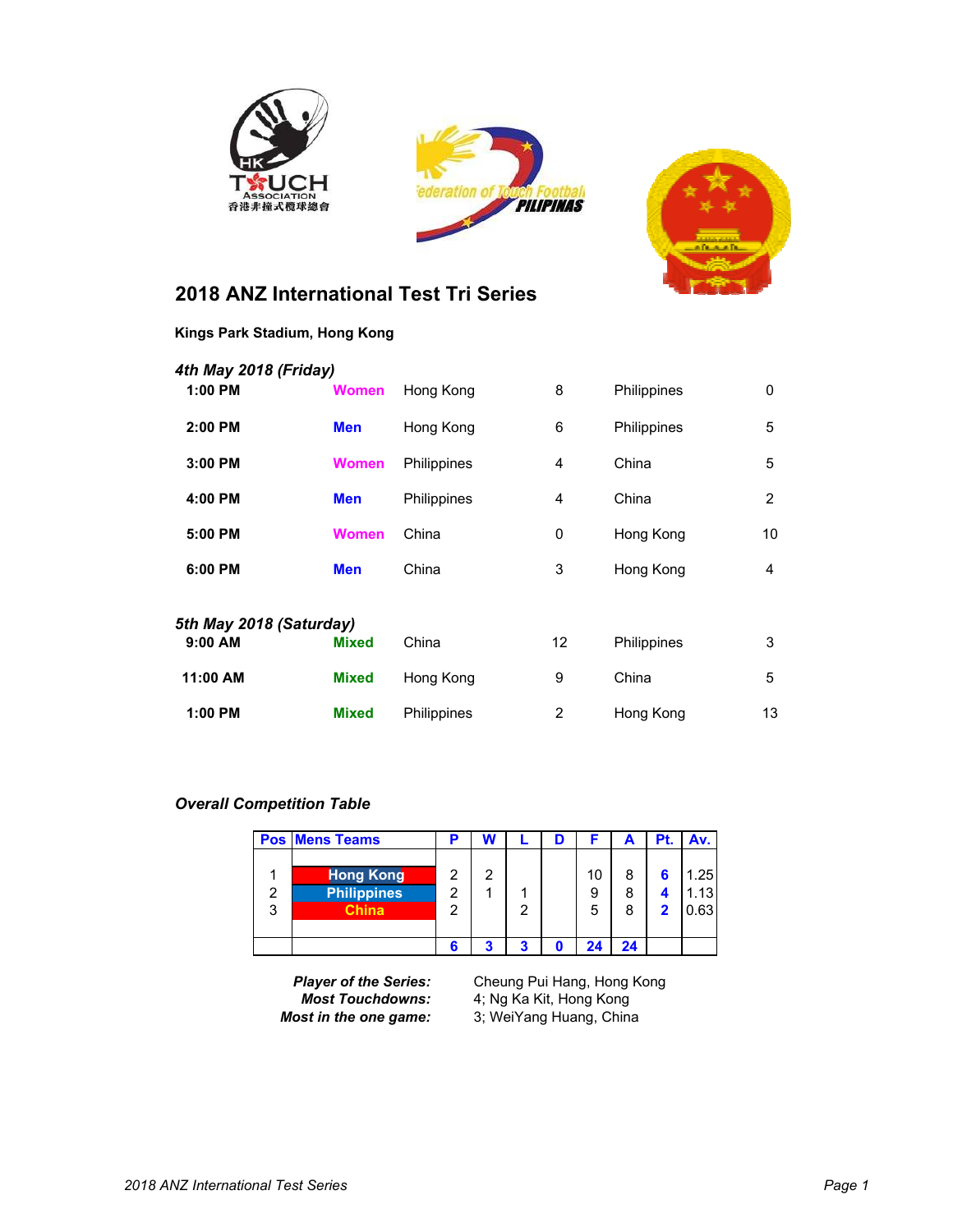### **2018 ANZ International Test Tri Series**

|        | <b>Pos Womens Teams</b>                                |   |   |  |         |          |              |
|--------|--------------------------------------------------------|---|---|--|---------|----------|--------------|
| 2<br>3 | <b>Hong Kong</b><br><b>China</b><br><b>Philippines</b> | າ | っ |  | 18<br>5 | 14<br>13 | 0.36<br>0.31 |
|        |                                                        |   |   |  |         | 27       |              |

**Player of the Series:** Chung Ka Ling, Hong Kong<br>**Most Touchdowns:** 4; Chun Sin Fong, Hong Kong *Most Touchdowns:* 4; Chun Sin Fong, Hong Kong 4; Leung Yin Ki, Hong Kong *Most in the one game:* 4; Leung Yin Ki, Hong Kong

|        | <b>Pos Mixed Teams</b>                                 |             | W |   |               | А        | Pt.    | Av.                               |
|--------|--------------------------------------------------------|-------------|---|---|---------------|----------|--------|-----------------------------------|
| 2<br>3 | <b>Hong Kong</b><br><b>China</b><br><b>Philippines</b> | 2<br>っ<br>っ | 2 | າ | 22<br>1.<br>5 | 12<br>25 | 6<br>0 | 3.14<br>1.42 <sub>1</sub><br>0.20 |
|        |                                                        |             |   |   | 44            |          |        |                                   |

*Player of the Series:*

*Most Touchdowns:* 4; Chok Shing, Hong Kong *Most in the one game:* 3; Chok Shing, Hong Kong

| Pos | <b>Total Scores</b> |    | W |   |    | Α  | Av.  |
|-----|---------------------|----|---|---|----|----|------|
|     |                     |    |   |   |    |    |      |
| 2   | <b>Ahina</b>        | 6  | 2 |   | 27 | 34 | 0.79 |
| 1   | <b>Hong Kong</b>    | 6  | 6 | 0 | 50 | 15 | 3.33 |
| 3   | <b>Philippines</b>  | 6  |   | 5 | 18 | 46 | 0.39 |
|     |                     |    |   |   |    |    |      |
|     |                     | 18 | 9 | 9 | 95 | 95 |      |

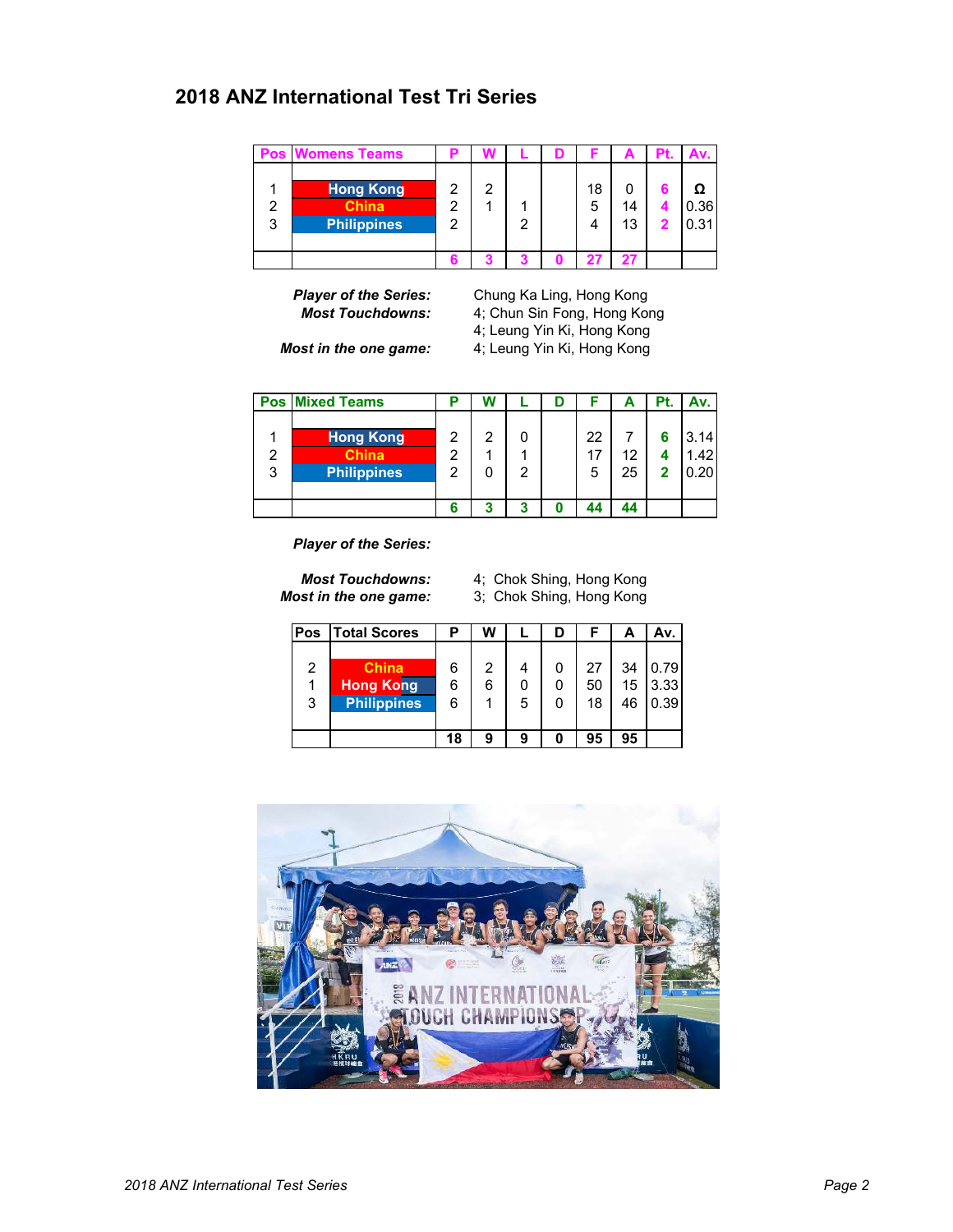# **TOUCHDOWN SCORERS**

#### **MEN**

| <b>CHINA</b>                                                   | 5 | <b>HONG KONG</b>                                                         | 10 | <b>PHILIPPINES</b>                                                                               | 9              |
|----------------------------------------------------------------|---|--------------------------------------------------------------------------|----|--------------------------------------------------------------------------------------------------|----------------|
| WeiYang Huang<br>Zhaokang Liu<br>Junlong Zhong                 | 3 | Ng Ka Kit<br>Chun fai Mak<br>Chi Wai Au<br>Ng Chok Shing<br>Man Yiu Hong | 2  | Luke Cecil<br><b>Mark Panes</b><br><b>Allan Shine</b><br><b>Mark Cecil</b><br><b>JR Manucduc</b> | $\mathfrak{p}$ |
|                                                                |   | Siu Hong Kwong                                                           |    | Jason Quinlivan                                                                                  |                |
|                                                                |   |                                                                          |    |                                                                                                  |                |
| <b>Most Touchdowns in one game</b><br><b>WeiYang Huang - 3</b> |   | <b>Most Touchdowns in one game</b><br>Ng Ka Kit (x2) - 2                 |    | <b>Most Touchdowns in one game</b><br>Three scorers - 2                                          |                |
| against Hong Kong                                              |   | against both teams                                                       |    | against both teams                                                                               |                |

#### **WOMEN**

| <b>CHINA</b>                                                               | 5 | <b>HONG KONG</b>                                                                                                                                        | 18     | <b>PHILIPPINES</b>                                  |               |  |
|----------------------------------------------------------------------------|---|---------------------------------------------------------------------------------------------------------------------------------------------------------|--------|-----------------------------------------------------|---------------|--|
| Jiahua Jiang<br>Ting Ting Lin<br>Yingxiao Mai<br>Hejiao Wang<br>Yugan Liao |   | Chun Sin Fong<br>Leung Yin Ki<br>Ching Lam Lok<br>Chi Ling Wong<br>Lap ting CHAN<br>Hiu Lam Choi<br>Hayley Jing Ting Hau<br>Hoi Lam Tso<br>Hoi Lun Wong | 3<br>2 | Anne Angelika Ami<br>Pauline Fernandez<br>Pia Galon | $\mathcal{P}$ |  |
| <b>Most Touchdowns in one game</b>                                         |   | <b>Most Touchdowns in one game</b>                                                                                                                      |        | <b>Most Touchdowns in one game</b>                  |               |  |
| All scorers - 1                                                            |   | Leung Yin Ki - 4                                                                                                                                        |        | Anne Angelika Ami - 2                               |               |  |
| against Philippines                                                        |   | against China                                                                                                                                           |        | against China                                       |               |  |